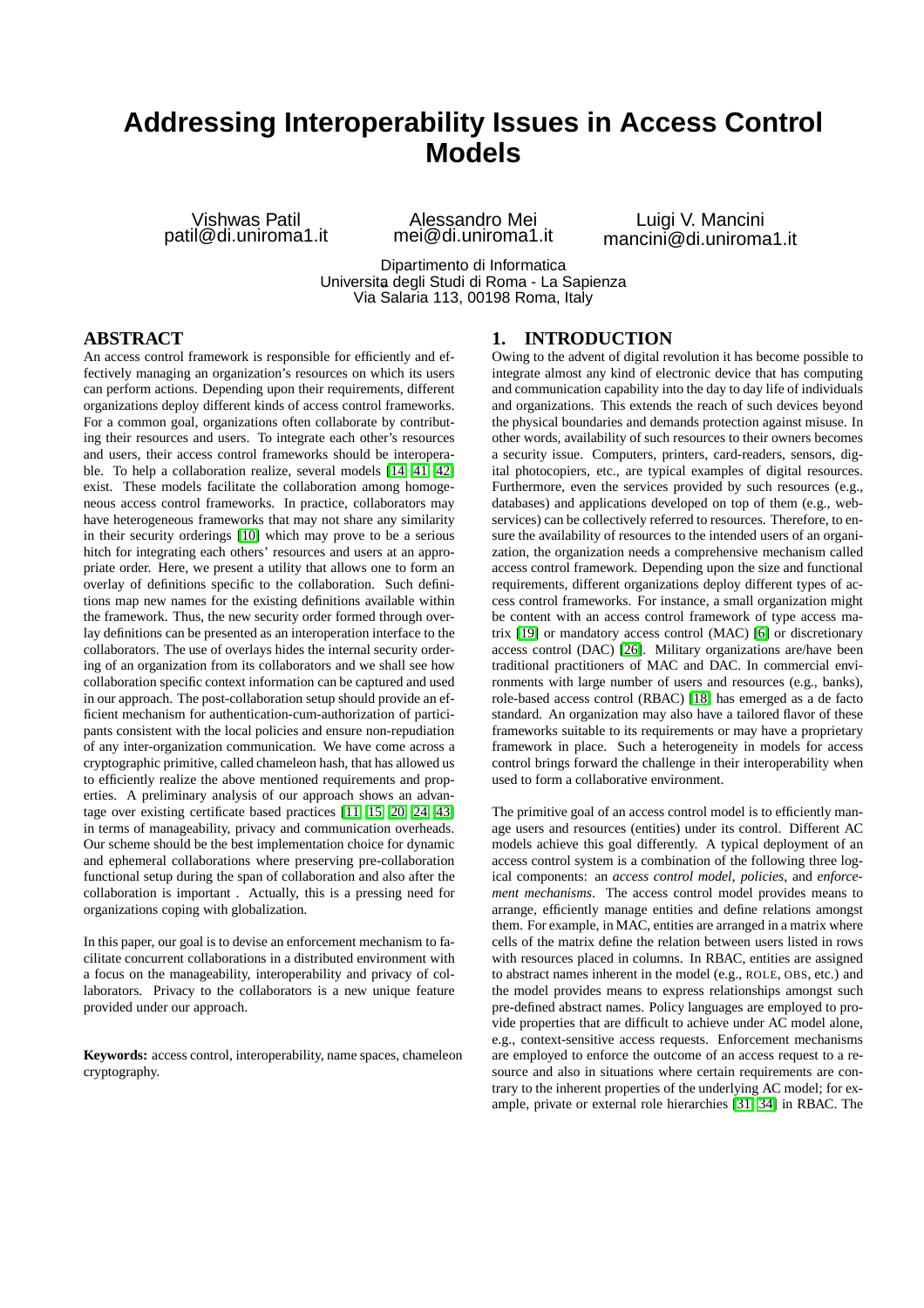interfluve of functional scope of these three logical components is not strict and may vary in actual deployment, according to the requirements and nature of the setup.

Collaboration amongst organizations is a pressing need in the current trend of globalization and outsourcing. Organizations collaborate for a common goal by contributing their resources and users. For example, workflow systems spanning across several autonomous organizations (administrative domains), computational grids where computational resources and service users belong to different administrative domains, military and intelligence coalitions, collaboration through outsourcing, etc., face interoperability issues amongst their autonomous administrative domains that constitute the collaboration environment. Some of the prominent models that help in realizing collaboration are [\[14,](#page-10-0) [41,](#page-11-0) [42\]](#page-11-1). However, these models facilitate collaboration among homogeneous access control frameworks. In practice, collaborators may have heterogeneous frameworks and may not share any similarity in their security orderings [\[10\]](#page-10-1), the orderings help collaborators in judging appropriate levels for accommodating each others' resources and users. Several other models that address certain issues while heterogeneous autonomous domains collaborate have been proposed. These approaches have varying reliance on the three components of access control system described above. In [\[14,](#page-10-0) [41,](#page-11-0) [42\]](#page-11-1), RBAC model has been extended to facilitate collaboration among homogeneous domains. The additional requirement for collaboration in distributed environment is that the communication across participating domains should have authenticity and non-repudiability properties. These properties can be provided by enhancing the enforcement mechanism component (i.e., by integrating cryptographic functions or a PKI) of access control systems. In [\[11,](#page-10-2) [15,](#page-10-3) [20,](#page-11-2) [39,](#page-11-10) [43,](#page-11-4) [29\]](#page-11-11), PKI (X.509) assisted AC models have been proposed to facilitate a secure collaboration. The choice of PKI, X.509 in the above mentioned proposals, plays a pivotal role in deciding the autonomous and dynamic nature of the resulting collaborative environment. The use of X.509 PKI (which is a top-down architecture and centralized in nature) in the above proposals does not allow them to remain truly decentralized. In [\[1,](#page-10-5) [2,](#page-10-6) [8,](#page-10-7) [9,](#page-10-8) [10,](#page-10-1) [13,](#page-10-9) [21,](#page-11-12) [22,](#page-11-13) [24,](#page-11-3) [33,](#page-11-14) [28\]](#page-11-15), formal models based on the policy languages are proposed for collaboration in a distributed environment. These models and their policy engines rely on security assertions provided by the underlying enforcement mechanisms to evaluate resource access requests. Briefly speaking, several combinations of the above mentioned components are possible to facilitate collaboration in distributed environment with a varying dependence on the three components to achieve security and manageability in the resulting domain.

In a collaborative domain, the *enforcement mechanisms* component has a greater role to play than its role in the stand-alone access control system. Authentication, non-repudiation, security assertions that can be verified off-line, etc., are the additional properties expected from the *enforcement mechanisms* component. To achieve these additional properties in actual implementation of any of the above listed proposals facilitating collaboration in a distributed environment, they shall rely on cryptographic primitives, plausibly asymmetric keys. Thus, having a pair of asymmetric keys with the entities involved in collaboration, we provide a name and authorization binding utility that greatly simplifies forging dynamic collaborations and post-collaboration management of not only the resulting setup but also of individual participating domains. The utility derives its strength from the collision property of chameleon cryptography [\[25\]](#page-11-16) and the naming philosophy of SPKI/SDSI [\[13\]](#page-10-9).

Given a public key, corresponding unique chameleon hash function can be efficiently derived. This function possess all the properties of universal one-way hash functions except that the owner of the private key (trap-door) can produce collisions for any hash value with a different pre-image. We use the chameleon hash function to introduce local names and exploit the collision property to bind entities or externally defined local names to trap-door owner's local names. The utility of introducing names and their binding allows potential collaborators to form an overlay over their shared resources, thus maintaining their post-collaboration autonomy and shielding their actual access control framework from collaboration specific modifications. This is very essential while collaborations are ephemeral. Though our utility is based on keys, the key management issues are out of the scope of this paper and we assume that the same practice should be followed as in other proposals that make use of cryptographic primitives to achieve the properties required in a distributed environment.

Taming heterogeneity: as the collaborators can be dissimilar in terms of their underlying access control models, governing policies/policy engines and enforcement mechanisms, we identify a common denominator across them – asymmetric keys. Our overlay formation utility based on asymmetric keys allows collaborators to generate a common agreeable interface between themselves, without making modifications in their respective autonomous functional setups. In [\[28\]](#page-11-15), this requirement is acknowledged and addressed through means of "common vocabularies." Identifying asymmetric key pairs as a common denominator also nullifies the heterogeneity collaborators may have in their use of a PKI (PGP or X.509, for example).

Organization of the paper: In next section we introduce our mechanism to define names and binding entities to them. The naming mechanism is central to formation of overlays as an interoperation interface to the collaborators. In Section [3,](#page-6-0) we explain usage of overlays for a typical collaboration scenario. Section [4,](#page-6-1) briefly provides our experimental results and lists advantages of our mechanism. We provide the related work in Section [5](#page-9-0) and conclude the paper with Section [6.](#page-10-10)

## **2. FORMING OVERLAYS – BRIDGES FOR COLLABORATORS**

We introduce overlays as an interoperation interface to the collaborators. Central to this utility is a flexible inter-linkable naming mechanism based on chameleon hash functions. We begin this section with a sub-section on highlighting the importance of names as a mnemonic handle in access control, its usage in current practice and make case for local name spaces. Then we present the cryptographic primitive – chameleon hash function – on which our naming mechanism is based. A brief scenario showing usage of overlays is also presented at the end of this section.

## **2.1 Importance of names as a mnemonic handle in access control**

The most important function of a name is to serve as a mnemonic handle for some human user, it is important that users be able to create names rather freely using well-chosen identifiers [\[13\]](#page-10-9). Especially, names have been proved very useful when they refer to a group of entities (plausibly of same type) since one can use such a handle to specify and enforce a policy over members of the group just by referring the name [\[18\]](#page-11-7). Time-line of access control systems shows that, for potentially large setups, we had to move from flat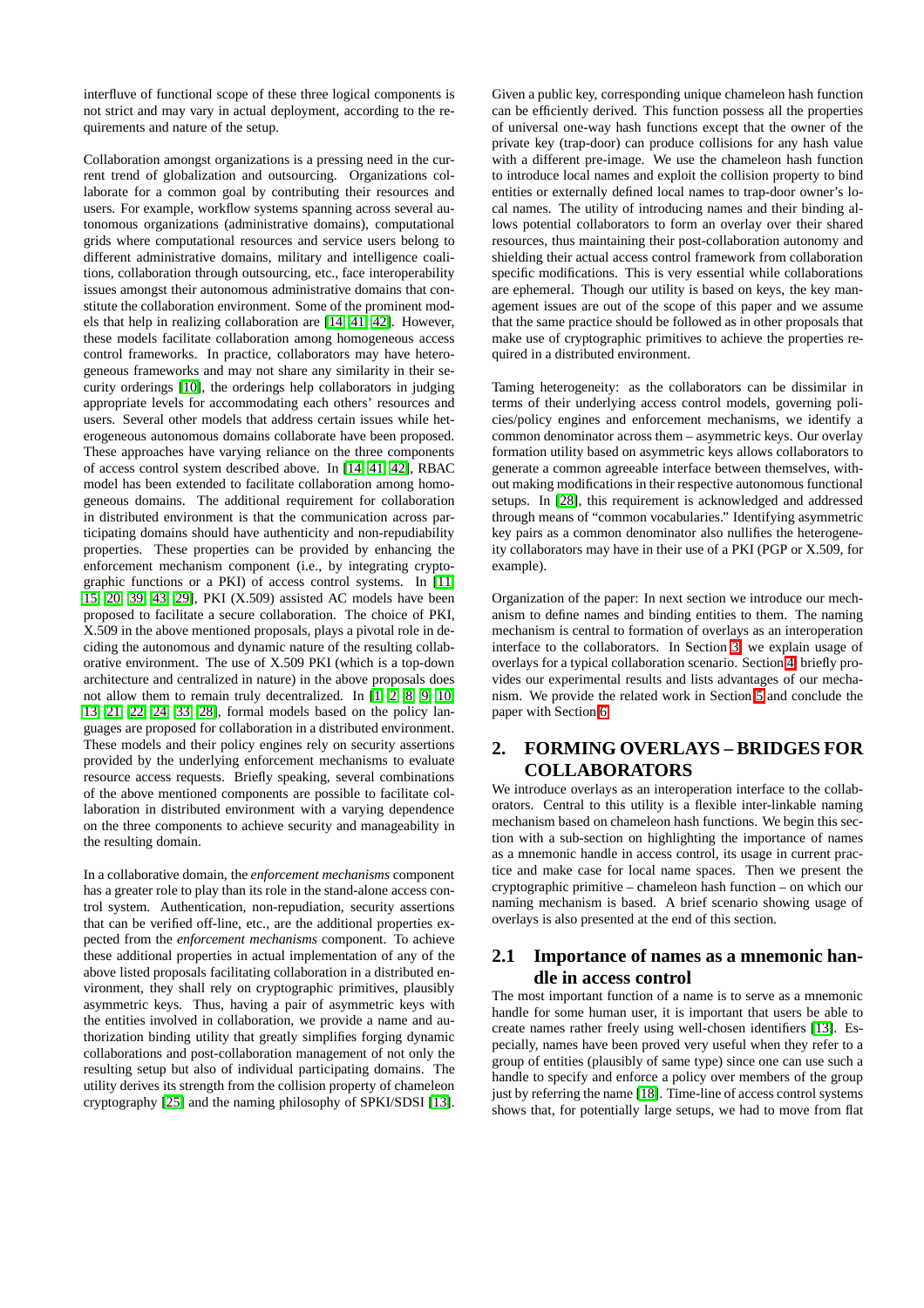subject-object capability list (AC-matrix) to RBAC family [\[18,](#page-11-7) [14,](#page-10-0) [41,](#page-11-0) [42\]](#page-11-1) for the sake of efficient management of the setup. Manageability is an important aspect of an access control framework. Efficient management of resources ensures their availability which is, in fact, an important requirement for secure systems. RBAC [\[18\]](#page-11-7), the usual contender for access control in large setups, introduces special names (introduced as RBAC abstract elements) like USERS, ROLES, OBS, PRMS, etc., to group together its users, their roles, objects, and permissions over objects. Then it specifies relations among such abstract elements to achieve efficient management of the setup. For example, the many-to-many set relation between abstract elements ROLES and PRMS; where members of the group ROLES are mapped to the members of set PRMS and vice versa. Thus assigning an user a role from ROLES group essentially empowers the user with permissions assigned to that role. This indirect binding of users (through ROLES) to the possible permissions over a resource (OBS) in RBAC framework provides the following advantages. These advantages, due to the *access control model* component of access control system, come at the cost of granularity. The granularity requirements of the system should be achieved through the *enforcement mechanisms* component, so that the former retains its simplicity and manageability.

- It helps in writing manageable policies using the abstract elements like; USERS, ROLES, PRMS, etc., and enforcing actual authorizations by resolving entity's membership to appropriate sets.
- The resource need not maintain the actual list of users and their respective set of permissions. Thus reducing the size of ACL (Access Control List), and the ACL look-up time.
- Therefore, addition or deletion of users from the setup need not be reflected in the ACL.
- Similarly, temporary suspension of set of permissions or introduction of new permissions need not be reflected in the ACL.

However, the utility of these special handles (names or abstract elements) under RBAC is limited to the administrative domain in which they are defined. In other words, the abstract name ROLES in one RBAC domain is different from the abstract name ROLES in another RBAC domain, i.e., the name definitions are local to the domains. It would be very useful in collaborative environments to have an ability to refer to the names defined in other administrative domains [\[27\]](#page-11-17). The challenge lies in devising a mechanism with minimum inter-domain communication costs. Since, in a stand alone RBAC implementation the access control decisions essentially boil down to set-membership queries. In other words, a user requesting some permission over certain object must have its membership in a role that has been mapped to the requested permission. In a dynamic stand alone RBAC setup, the members of abstract elements (e.g., ROLES, PRMS, etc.) are continuously updated by the domain administrator and this state change is readily available within the domain while making access control decisions.

Frameworks like CBAC [\[14\]](#page-10-0), exploit above listed advantages for collaborative environment by modeling abstraction over the abstract elements from collaborating RBAC domains (introducing a set of abstract elements, for example, COALITION, PARTNEROR-GANIZATION, ORGANIZATIONASSETS, etc.) The resulting entity after integrating the domains is a virtual organization and RBAC

specifications will be used to manage the new virtual abstract entities. The model loses its manageability if one goes on integrating the virtual organizations in further collaborations. The state changes in any of the participating domain create cascading effect. Also, in such frameworks (e.g., [\[14,](#page-10-0) [41,](#page-11-0) [42\]](#page-11-1)), it is not possible to accommodate a domain with non-RBAC framework since it does not have the abstract elements defined. In the following we introduce the chameleon hash function and its properties.

# **2.2 Chameleon hash function and its properties**

DEFINITION 1. *A* chameleon hash function [\[25,](#page-11-16) [12\]](#page-10-11) *is a oneway hash function like any other universal hash function like SHA-1* [\[32\]](#page-11-18), except that the function is public-key dependent and the corre*sponding private-key gives an ability to efficiently find a pre-image* [\[36\]](#page-11-19) *colliding to a pre-computed hash generated with another preimage.*

A *chameleon hash function* is associated with a pair of public and private keys (the latter called a *trapdoor* or *collision key*) and has the following properties [\[25\]](#page-11-16).

- 1. Anyone who knows the public key can compute the associated hash function.
- 2. For those who don't know the trapdoor the function is collision resistant [\[36\]](#page-11-19) in the usual sense, namely, it is infeasible to find two inputs which are mapped to the same output.
- 3. However, the holder of the trapdoor information can easily find collisions for every given input.

Let,  $K$  and  $SK$  denote an asymmetric key pair, where  $K$  is a public key (or *hash key*) while *SK* represents the corresponding private key.  $CH_K(.,.)$  denotes the associated chameleon hash function, which can be computed efficiently given the value of *K*. On input (pre-image) a message *m* and a random string *r*, this function generates a hash value  $CH_K(m, r)$  which satisfies the following properties [\[25\]](#page-11-16).

- **Collision resistance** There is no efficient algorithm that on input the public-key *K* can find pairs  $m_1, r_1$  and  $m_2, r_2$  where  $m_1 \neq m_2$ , such that  $CH_K(m_1, r_1) = CH_K(m_2, r_2)$ , except with negligible probability.
- **Trapdoor Collision** There is an efficient algorithm that on input the trap-door *SK*, any pair  $m_1, r_1$ , and any additional message *m*<sub>2</sub>, finds a value  $r_2$  such that  $CH_K(m_1, r_1) = CH_K(m_2, r_2)$ .
- **Uniformity** All messages *m* induce the same probability distribution on  $CH_K(m,r)$  for a given *r* chosen uniformly at random.

<span id="page-2-0"></span>Henceforth, we shall use a principal's name as subscript to his public key, i.e., *K<sup>A</sup>* denotes public-key of principal *A* and the use of corresponding private key *SK<sup>A</sup>* is implied when reference is made to find chameleon hash collisions by the principal. Therefore,*CHK<sup>A</sup>* denotes the chameleon hash function associated with principal *KA*. We alternatively refer a principal by his public key.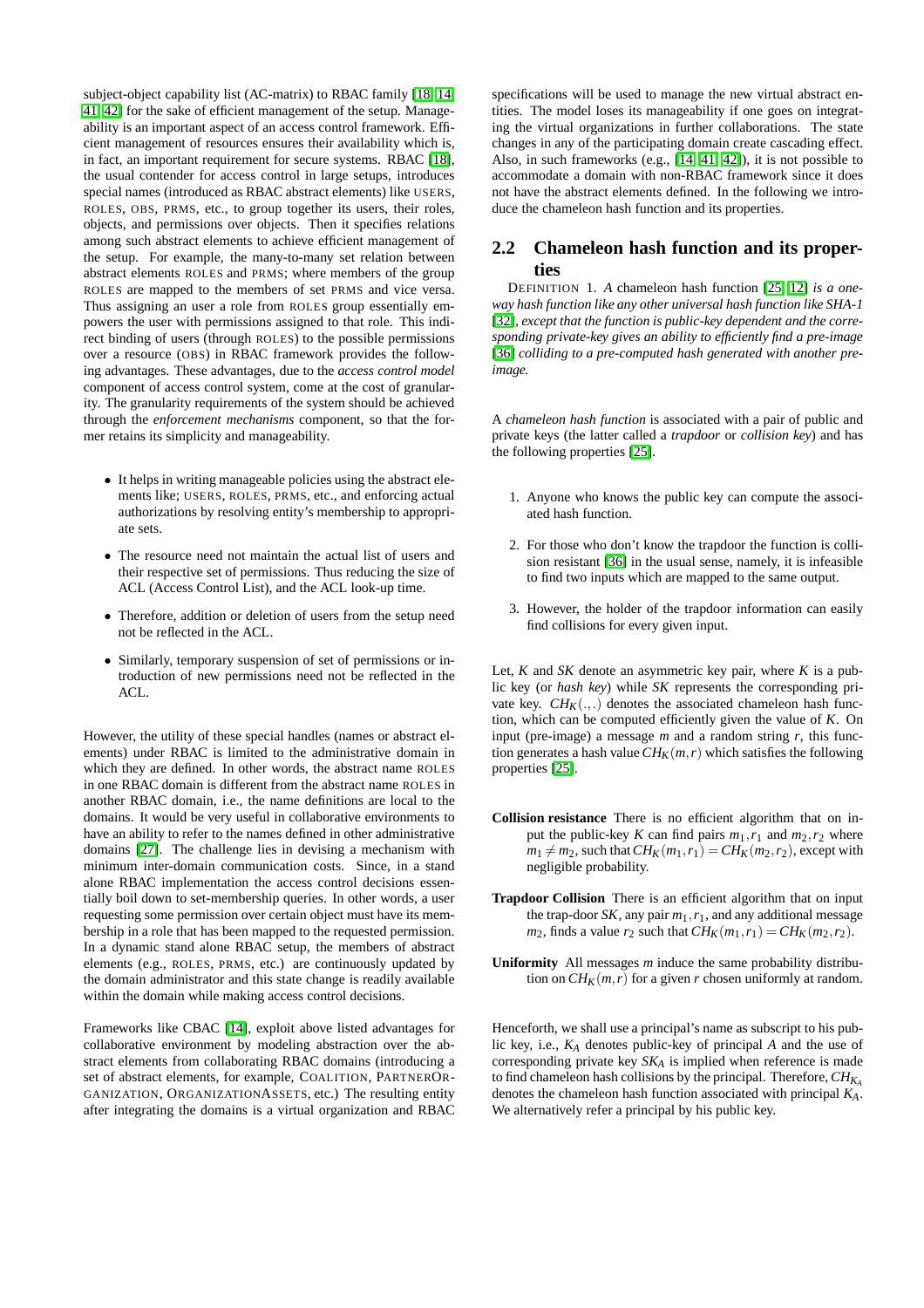DEFINITION 2. Commitment hash: *A principal "A", denoted by its public-key KA, constructs a message M<sup>A</sup> and randomly chooses a number R<sup>A</sup> to obtain chameleon hash value X<sup>A</sup> by applying*  $CH_{K_A}(.,.)$  *over*  $M_A$  *and*  $R_A$ *, i.e.,*  $CH_{K_A}(M_A, R_A) = X_A$ *. The message M<sup>A</sup> used to produce the commitment hash is called* commitment-hash-message*.*

A commitment hash  $X_A$  produced over pre-image  $(M_A, R_A)$  by principal  $K_A$  is denoted by a four-tuple:  $K_A, M_A, R_A, X_A >$ .

DEFINITION 3. Commitment: *Principal "A" issues a commitment for a message m<sub>i</sub> over commitment hash*  $\lt K_A, M_A, R_A, X_A >$ *by finding*  $r_i$ *, such that*  $CH_{K_A}(m_i, r_i) = CH_{K_A}(M_A, R_A) = X_A$ *. The message m<sup>i</sup> used to produce the commitment is called* commitmentmessage*.*

A commitment  $r_i$ , issued by principal  $K_A$  (using its trapdoor), over a commitment hash  $\langle K_A, M_A, R_A, X_A \rangle$  for a given commitment-<br>message  $m_i$  is denoted by a six-tuple: message *m<sup>i</sup>* is denoted by a  $K < K_A, m_i, r_i, M_A, R_A, X_A >$ . Commitments for a given commitment hash can only be found with the knowledge of trapdoor.

Having provided the definitions and properties of chameleon hash functions, we would like to proceed to our name definition facility in next sub-section. We would like to note that, the input messages (*commitment-hash-message* and *commitment-message*) to chameleon hash functions are text strings. We are free to decide the contents of these strings. One can use this fact to convey desired semantics. A principal can utilize the *commitment-hash-message M* to convey certain semantics, by choosing an *R* and generating the hash *X*. Thus, the commitment hash  $\langle K, M, R, X \rangle$  is an assertion made by the principal *K* about *M*. To enforce the semantics in  $M$ , the principal  $K$  issues commitments to intended principals by embedding their identities (e.g., public-key) into the *commitmentmessages*. For example,  $\langle K,m_1,r_1,M,R,X\rangle$  is a commitment issued by principal *K* to principal  $K_V$ , if  $m_1 = K_V$ . In the following sub-section, we exploit this setting to define names and binding entities to them.

## **2.3 Defining names and binding entities to names**

The concept of empowering a domain administrator to aggregate collaboration specific entities under local and extended names is motivated by SPKI/SDSI [\[13\]](#page-10-9) philosophy. However, our approach differs from SPKI/SDSI in the technique used to define and bind names. SPKI/SDSI uses certificates to define and bind names while we use chameleon hash functions. The discussion of relative merits of our mechanism are deferred until Section [5.](#page-9-0) We borrow the following definitions from SPKI/SDSI and give our constructions to define and bind names using chameleon hash functions.

All principals are represented by their public keys. A principal is an individual, process, or active entity whose messages are distinctively recognizable because of the cryptographic operations (commitment hash and commitments) they perform on them using the public key that represents them. It is convenient to say that the principal *is* its public key.

DEFINITION 4. [\[13\]](#page-10-9) *An* identifier *is a word over some given standard alphabet.*

EXAMPLE 1. *"Collaborators", "Employees", "TeamDBA" are examples of valid identifiers.*

A local name is a pair consisting of a public key and an arbitrary identifier. Each public key has its own associated local name space.

DEFINITION 5. [\[13\]](#page-10-9) *A* local name *is a sequence of length two consisting of a key followed by a single identifier.*

EXAMPLE 2. *"K<sup>A</sup> Collaborators", "K<sup>B</sup> Collaborators", "K<sup>A</sup> Users", "K<sup>B</sup> TeamDBA" are valid local names.*

Local names in different name spaces are unrelated to each other, even if they use the same identifier. There are many reasons to use local names:

- To provide a convenient user-friendly handle for referring to another principal.
- To provide a level of abstraction that separates name one uses to refer to the principal from the keys the principal uses, since the later may change.
- To allow another party to provide the desired definition, by having one name defined in terms of a name defined by another party.
- To have a name that refers to a collection (or *group*) of principals.
- To have a name that can be used as an binary attribute–by defining the group of principals that possess that attributes.

DEFINITION 6. [\[13\]](#page-10-9) *An* extended name *is a sequence consisting of a key followed by* two or more *identifiers.*

EXAMPLE 3. *"K<sup>A</sup> CID*411*Users TeamDBA" is a valid* extended name *which is bound to local name "K<sup>A</sup> CID*499*Users" in the following way.*

In the following we provide our constructions for defining local names, extended names, authorizations and binding subjects to them.

**Defining a Local Name:** A principal chooses an arbitrary *identifier* and constructs the *commitment-hash-message* in a manner shown in Figure [1,](#page-5-0) to generate a *commitment hash* by applying its chameleon hash function. For example, principal *K<sup>A</sup>* defines a local name " $K_A$  *CID411U sers*" by constructing  $M_A$  as shown below and producing commitment hash  $X_A$  such that  $CH_{K_A}(M_A, R_A) = X_A$ . By identifier string "*CID411Users*" we try to convey principal  $K_A$ 's intention to club together users taking part in a collaboration identified by number "411". To distinguish other potential name definitions by principal *KA*, we put an additional (small-letter) subscript to the commitment-hash-message, the corresponding random seed, and the commitment hash. And, the same subscript will follow for respective commitment messages used for name bindings. Thus,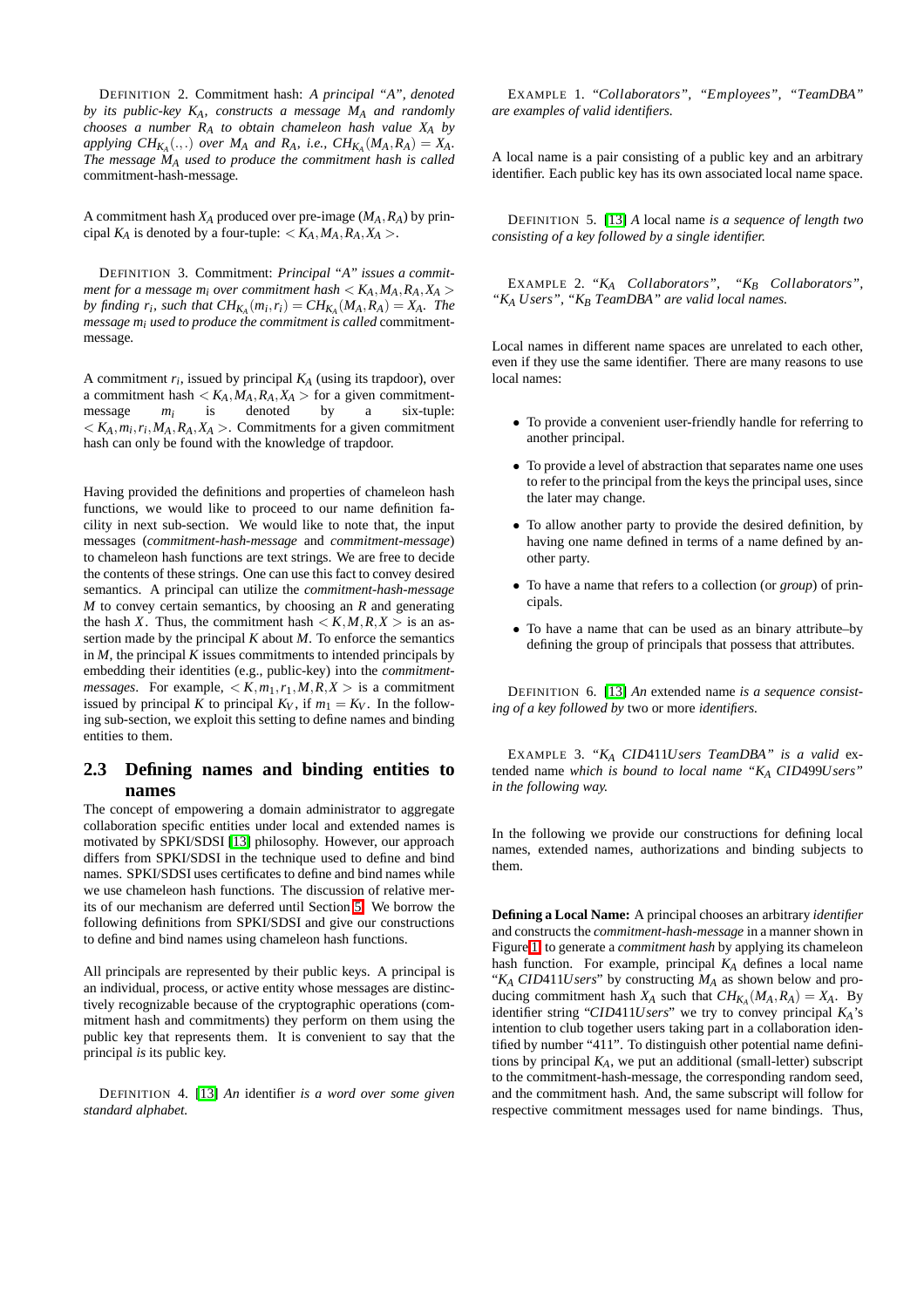we would like to denote the name definition mentioned above, as:  $CH_{K_A}(M_{Aa}, R_{Aa}) = X_{Aa}$  and the corresponding four-tuple notation by:  $K_A$ ,  $M_{Aa}$ ,  $R_{Aa}$ ,  $X_{Aa}$ .

**Binding Subjects to Local Names:** To bind a subject to a local name, owner of the local name constructs a *commitment-message* in a manner shown in Figure [2,](#page-5-1) to generate a *commitment* for a given commitment hash (i.e., local name). For example, principal  $K_A$  binds a subject  $K_{U_1}$  to its local name " $K_A$   $CID411U$ sers" by constructing  $m_{Aa_1}$  as shown below and finding  $r_{Aa_1}$  such that  $CH_{K_A}(M_{Aa}, R_{Aa}) = CH_{K_A}(m_{Aa_1}, r_{Aa_1}) = X_{Aa}$ , holds. Unlike SPKI/SDSI, where both name definition and binding are done just by issuing a name certificate, one must issue a commitment hash pertaining to a local name definition in order to bind subjects to it. For the sake of brevity, we use the following notation to show name binding:

$$
K_A\,\text{CID411} \,\text{Users} \longrightarrow K_{U_1} \tag{1}
$$

<span id="page-4-0"></span>Similarly, to bind principals  $K_{U_2}$ ,  $K_{U_3}$  to local name "*K<sup>A</sup> CID*411*Users*", principal *K<sup>A</sup>* constructs commitment-messages  $m_{Aa_2}$  and  $m_{Aa_3}$  in similar fashion shown above and finds  $r_{Aa_2}$  and *rAa*<sup>3</sup> , respectively. Therefore,

$$
K_A\,\text{CID411} \,\text{Users} \longrightarrow K_{U_2} \tag{2}
$$

<span id="page-4-2"></span><span id="page-4-1"></span>and,

$$
K_A\,\text{CID411} \,\text{Users} \longrightarrow K_{U_3} \tag{3}
$$

<span id="page-4-5"></span>For the sake of convenience and simplicity, we collectively denote Equations [1,](#page-4-0) [2,](#page-4-1) and [3](#page-4-2) by the following:

$$
K_A\,\text{CID411}Users \longrightarrow \{K_{U_1}, K_{U_2}, K_{U_3}\}\tag{4}
$$

<span id="page-4-6"></span>A subject can be a local name. Therefore, following assignment is valid.

$$
K_A\,\text{CID411}Users \longrightarrow K_{U_3}\,\text{TeamDBA}\tag{5}
$$

<span id="page-4-3"></span>where  $K_{U_3}$ 's name definition for "*TeamDBA*" is given in Figure [3,](#page-5-2) and its members are bound by Equation [6](#page-4-3) below.

$$
K_{U_3} \text{ Team} DBA \longrightarrow \{K_{U_3}, K_{U_4}\} \tag{6}
$$

<span id="page-4-4"></span>Therefore,

$$
K_A\,\text{CID411} \text{Users} \longrightarrow \{K_{U_1}, K_{U_2}, K_{U_3}, K_{U_3} \text{ Team} \text{DBA}\} \tag{7}
$$

We have seen that a subject can be a key or a local name. Following is an example where subject is an extended name which is bound to local name "*K<sup>A</sup> CID*499*Users*".

$$
K_A\,\text{CID499} \,\text{Users} \longrightarrow K_A\,\text{CID411} \,\text{Users} \,\text{Team} \,\text{DBA} \tag{8}
$$

The meaning of extended names is defined in terms of the meaning of related local names. Informally, in above binding, members of local name "*K<sup>A</sup> CID*499*Users*" are members of name "*TeamDBA*" defined in name space of principals belonging to local name "*K<sup>A</sup> CID*411*Users*". Therefore, intuitively;

$$
K_A\,\text{CID499} \,\text{Users} \,\longrightarrow\,\{K_{U_3}, K_{U_4}\}\tag{9}
$$

A name is thus either a local name or an extended name.

**Name Membership Proofs:** Local names and extended names can be used as rules in ACLs of protected resources. Consider a scenario in which principal *K<sup>B</sup>* puts "*K<sup>A</sup> CID*499*Users*" and "*K<sup>A</sup> CID*411*Users*" into positive ACLs of resources under its con-

trol. That is, any requester that can prove its membership to one of the listed names in ACLs is allowed to access the resource. The same algorithm for name rewriting and certificate chain discovery [\[13\]](#page-10-9) can be used for our cryptographic constructions. On input a set of commitments (name bindings), the algorithm efficiently finds name membership proofs, if any. Due to space limitations we exclude elaborating the algorithm for proof construction and show it only intuitively. Principals  $K_{U_1}, K_{U_2}, K_{U_3}, K_{U_4}$  can successfully access resources under the control of principal *KB*. Proofs for principals  $K_{U_1}, K_{U_2}$ , and  $K_{U_3}$  are straight forward since their respective *commitments* (cf. Equations [\(1\)](#page-4-0), [\(2\)](#page-4-1), and [\(3\)](#page-4-2)) prove their membership to name "*K<sup>A</sup> CID*411*Users*". Whereas, proofs of principals  $K_{U_3}$ ,  $K_{U_4}$  consists of chaining of two *commitments* – one from principal  $K_{U_3}$  and other from  $K_{U_1}$ . Principal  $K_{U_3}$  can access resources under  $K_B$ 's control in two different capacities (roles), since it possesses two proofs satisfying the ACLs. *KU*<sup>4</sup> 's proof is sketched below.

Since,  $K_A$  *CID411Users*  $\longrightarrow K_{U_3}$  *TeamDBA* (cf. Equation [\(7\)](#page-4-4)) and,  $K_{U_3}$  *TeamDBA*  $\longrightarrow K_{U_4}$  (cf. Equation [\(6\)](#page-4-3)) ∴  $K_A$  CID411*Users*  $\longrightarrow$   $K_{U_4}$ 

Extending **Definition [2](#page-2-0)**, we say that;

DEFINITION 7. *A commitment hash produced in order to define a local name is called* name commitment hash*. The respective commitments issued to bind subjects to the name are called* name commitments*.*

EXAMPLE 4. *All constructions shown above are examples of name commitment hash and name commitments.*

DEFINITION 8. *An* authorization commitment hash *is similar to name commitment hash by construction except that the commitment-hash-message contains an additional construct "*PERMS*" to indicate what all permissions members of the "*Name*" construct (i.e., name) shall inherit. The respective commitments issued to bind subjects to the name are called* authorization commitments

EXAMPLE 5. *Figure [4](#page-5-3) shows a typical construction of name commitment-hash-message MBa by principal KB to define name "K<sup>B</sup> CID*244*" with authorizations specified under "*PERMS*" construct.*

Note the composition of "PERMS" construct. Principal *KB*, owner of the name " $K_B$  *CID244"* has used the set of permissions at its disposal by the underlying access control model; RBAC in this case. The above authorization commitment hash is intended to regulate access requests (by placing this *authorization commitment hash* in ACL of protected resource, say a database, under *KB*'s administration) from members of *KB*'s "*CID*244" group, which is binded to its collaborator *K<sup>A</sup>* by the following binding (*authorization commitment*).

$$
K_B\ ClD244 \longrightarrow K_A\ ClD411Users \tag{10}
$$

Thus, principals  $K_{U_1}$ ,  $K_{U_2}$ ,  $K_{U_3}$ ,  $K_{U_4}$  – all members of "*K<sup>A</sup> CID*411*Users*" group, can exercise all permissions over *KB*'s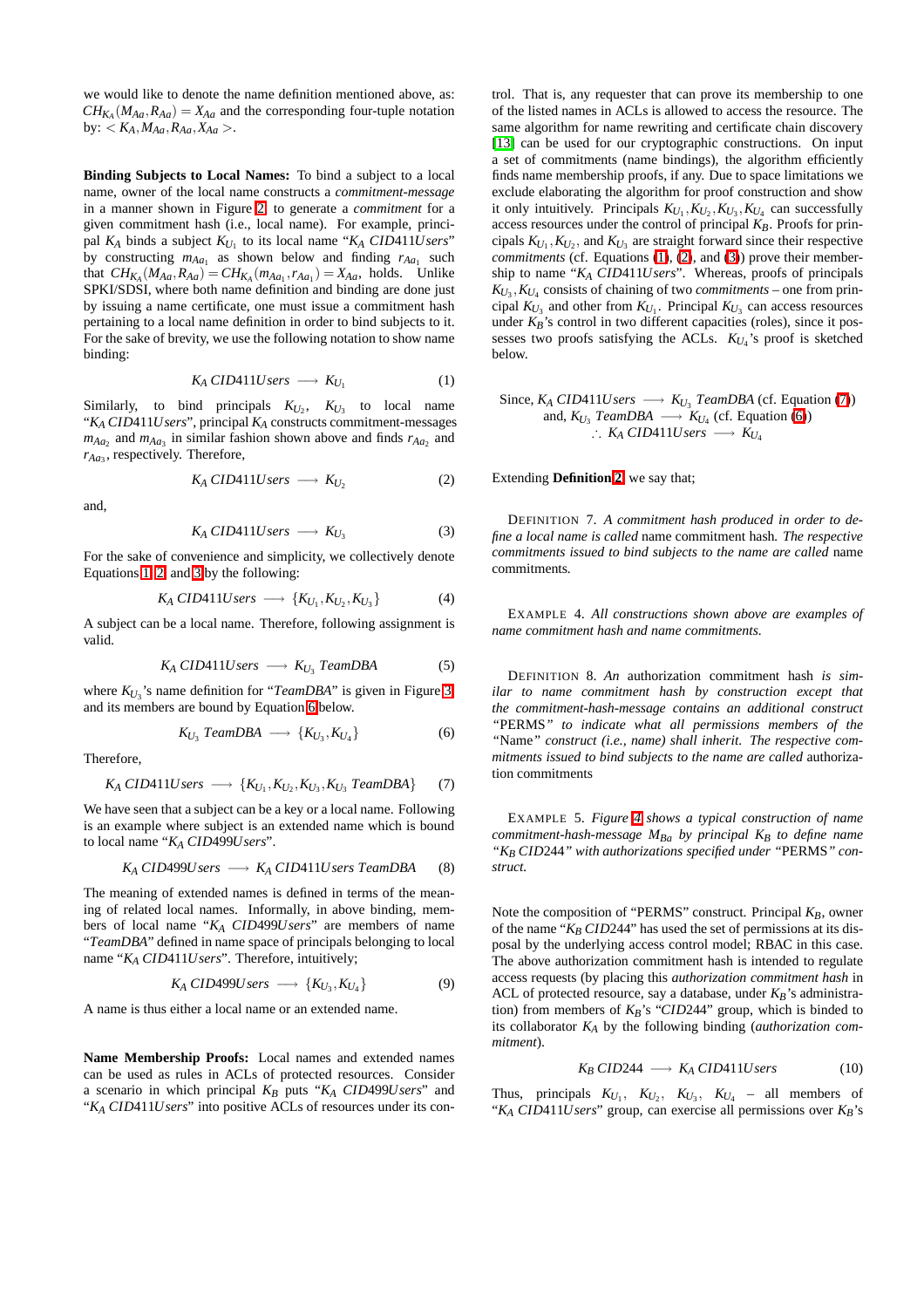protected resource that are allowed to the "Manager" ROLE in *KB*'s administrative domain; except the "Update" operation.

Name commitments are distinguished from authorization commitments by the presence or absence of the "PERMS" construct. Similarly, commitment-hash-messages.

**Enriching the commitment-hash-message:** As mentioned before, the *commitment-hash-message* part of the pre-image to a chameleon hash function is a text string and its composition can be done as per the requirements. Here we provide one more useful construct that is typically required in collaborations – accommodating collaborator until the life time of a task. In our previous examples of commitment-hash-message compositions we have seen the construct "Validity" used to specify literal time intervals. We show another example of using this construct to hold a temporal variable "TASK". Figure [5](#page-5-4) shows one such composition validating the authorizations for group " $K_B$  *CID*244" only for the life time of TASK "*T*". In Appendix [A](#page-12-0) we show how the facility of delegation can be incorporated by introducing a construct "Also-honor".

#### **2.4 Overlays as Bridges for Collaborators**

In the previous sub-section, we have seen the ability of principals to define and bind names and authorizations. Here we shall see how principals can utilize these abilities to form overlays for the purpose of collaboration. An *overlay* is an interface provided to a peer collaborator in order to accommodate each others' resources and users. An overlay in its simplest form consists of a pair of name and authorization definitions. Name definitions for aggregating users of host domain, and authorization definitions for specifying what authorizations on host domain's shared resources are permissible for users from visiting domain. Therefore, for a collaboration, the collaborators design their respective overlays taking into consideration each others' requirements. In other words, a collaborator (say,  $K_B$ ) can demand a certain group-wise structure (cf. Equation [4\)](#page-4-5) or hierarchy (cf. Equation [5,](#page-4-6) and [6\)](#page-4-3) over the collaborating users from visiting domain (i.e., *KA*'s administrative domain). Vice versa, *KA*'s requirements shall be incorporated in name definitions constituting *KB*'s overlay.

For example, consider two administrative domains A and B willing to collaborate. Let principals  $K_A$  and  $K_B$  be the administrators controlling users and resources in domains A and B, respectively. For the sake of simplicity, let us assume that resources from domain A and users from domain B are not participating in the collaboration (In next Section we provide a comprehensive example where both counterparts are contributing their users and resources). Therefore, overlay of domain A will have only name definitions and overlay of domain B will have only authorization definitions. Upon mutual agreement, following are their overlays.

Overlay from domain A:

$$
\langle K_A, M_{Aa}, R_{Aa}, X_{Aa} \rangle \tag{11}
$$

Overlay from domain B:

$$
\langle K_B, M_{Bb}, R_{Bb}, X_{Bb} \rangle \tag{12}
$$

**Enforcing Collaboration:** To enforce the collaboration, principal  $K_B$  i) empowers the users of  $K_A$  by issuing an authorization commitment (for the name definition provided by  $K_A$  in its overlay), and ii) signs the commitment hash of name definitions from *KA*'s

$$
M_A := \n\begin{array}{rcl}\n\text{Name} & := & K_A \, CID411U \, \text{sers} \\
\text{Validity} & := & \text{not-before "2006-09-01\_00:00:00"} \\
\text{not-after "2007-08-31\_23:59:59"}\n\end{array}
$$

<span id="page-5-0"></span>**Figure 1: Typical usage of** *commitment-hash-message* **part of the pre-image to define local names**



<span id="page-5-1"></span>**Figure 2: Typical usage of** *commitment-message* **part of the preimage to bind subjects to local names**



<span id="page-5-2"></span>**Figure 3:** *KU*<sup>3</sup> **'s name definition for "***TeamDBA***"**

| $M_{Ba}$ := |  | Name := $K_R CID244$                         |
|-------------|--|----------------------------------------------|
|             |  | PERMS := PRMS (ROLE.Manager) - PRMS.Update   |
|             |  | Validity := not-before "2006-09-01_00:00:00" |
|             |  | not-after "2007-08-31_23:59:59"              |
|             |  |                                              |

<span id="page-5-3"></span>**Figure 4: Typical usage of** *name commitment-hash-message* **to define local names with authorizations**

|  | $M_{Bb} :=$ Name := $K_B CID244$           |
|--|--------------------------------------------|
|  | PERMS := PRMS (ROLE.Manager) - PRMS.Update |
|  | Validity := TRUE (TASK.T)                  |

<span id="page-5-4"></span>**Figure 5: Containing validity of authorizations through TASK variable**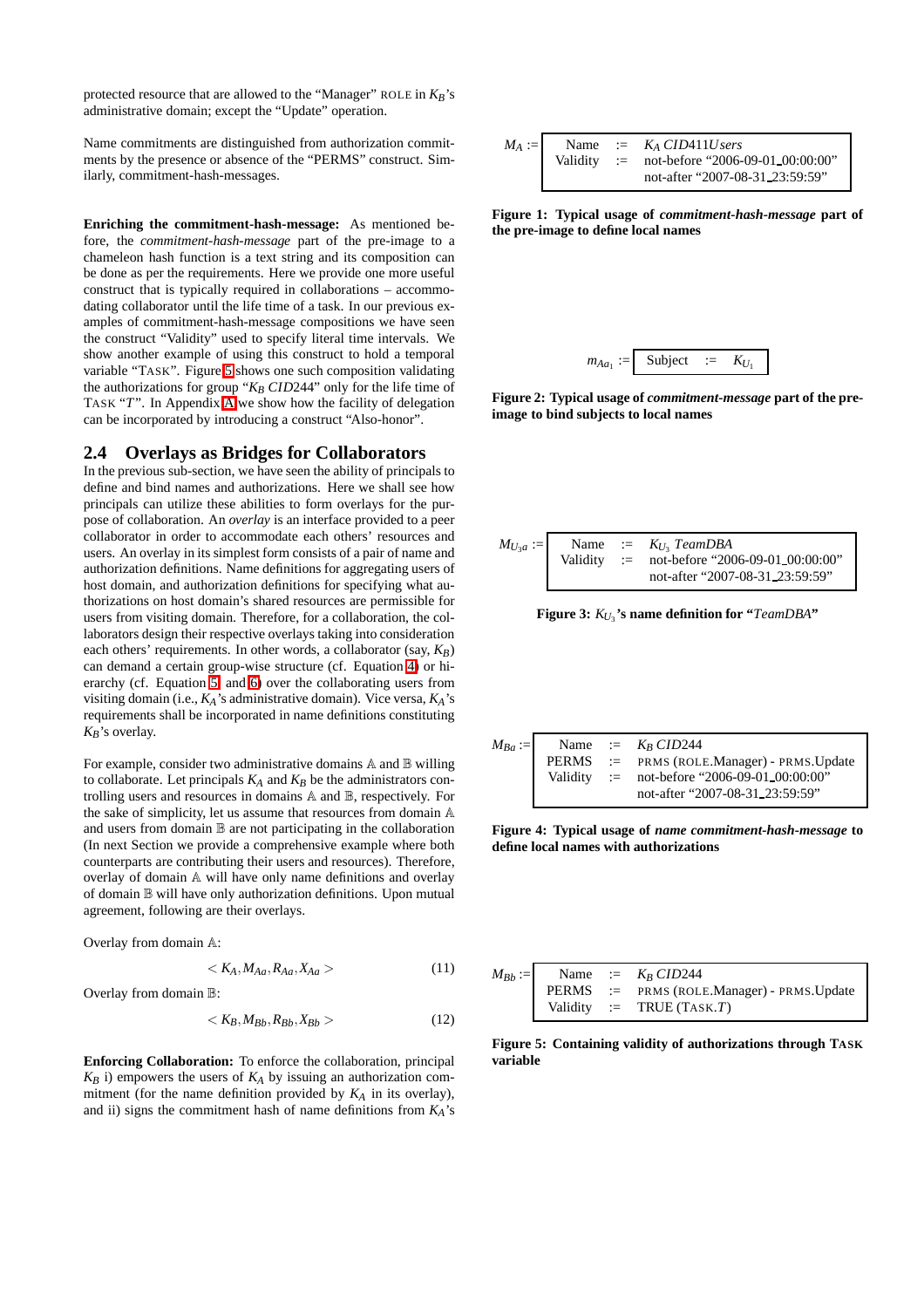overlay.

$$
K_B\ CID244 \longrightarrow K_A\ CID411Users \qquad (13)
$$

$$
\{X_{Aa}\}_{SK_B} \tag{14}
$$

Principal *K<sup>A</sup>* need not issue any such authorization commitments for *KB*, since its resources are not taking part into collaboration. In this fashion,  $K_B$  formed a bridge with the help of  $K_A$  to facilitate users from domain A to access resources in domain B. In next section, we will see a comprehensive scenario where both the collaborators are actively participating with possible concurrent collaborations with third parties. We shall also see the privacy implications in such multi-layer collaborations.

## <span id="page-6-0"></span>**3. A TYPICAL COLLABORATION SCE-NARIO**

In this section we shall see full potential of our mechanism in terms of the ease it brings in forging concurrent collaborations, interlinking collaborators, and privacy.

We explain these with the help of a scenario, graphically depicted in Figure [6.](#page-7-0) Figure [6\(a\),](#page-7-1) shows two autonomous administrative domains (collaborators) A and B negotiating for a collaboration. Let us assume, A is a software firm that provides IT related services.  $\mathbb B$  is a big industrial organization that is willing to engage  $\mathbb A$  to cater its IT related needs. *A* and *B* are the actual sub-domains of these respective organizations that are actively collaborating. Let  $K_A$  and  $K_B$  be the public keys of administrators responsible to manage these sub-domains. For this probable collaboration to go forward, *B* needs to open up its resources so that experts from domain *A* can perform their jobs for *B*. And auditors from *B* need to access an auditing tool licenced to *A*. In order to accommodate these mutual requirements, *A* and *B* propose their overlays to each other as shown in Figure [7\(a\).](#page-8-0) Note that the specifics of their exact collaboration related tasks are abstracted under variable "*T*1". However, name definitions have explicit time interval specified. In other words, name definitions and corresponding bindings are valid for the specified time interval but the authorization definitions and corresponding bindings are valid only during the life time of "TASK".

Figure [6\(b\)](#page-7-2) and [7\(b\)](#page-8-1) show the steps involved in enforcing the collaboration among *A* and *B*, where *A* empowers the users from *B* by issuing an authorization commitment and similarly *B* does it for *A*'s users. *A* and *B* sign the chameleon hash values of each others' name definitions as an agreement for collaboration. We denote collaboration by • operator and place a subscript to it that holds context of the collaboration. Collaboration among *A* and *B* is thus denoted as:  $A \bullet_{T_1} B$ . Concurrently,  $A$  starts negotiating another collaboration with *C*. The motivation is, *B* comes forward with some IT job (say, compiling a huge data set of its customers and their spending habits) which *A* should do but has no expertise in data-mining technology. Therefore, *A* wants to take help from data-mining experts from *C*. *A* and *C* negotiate their respective overlays for this collaboration. For this collaboration, *C* is participating only with its users, where *A* is offering its resources (which are actually *B*'s resources – the data set). This is possible because of the "Pre-enforcement" setting done in *A*. The pre-enforcement settings and enforcement steps by *A* for *C* are listed in Figure [7\(c\).](#page-8-2) But, there is a caveat. The context for  $A \bullet_{T_2} C$  is  $T_2$ . The data-mining experts from  $C$  can work on the data set of *B* iff  $T_2 \subseteq T_1$ . This provides a mean to address the typical requirement of decomposing a task into sub-tasks and satisfying sub-tasks from different concurrent collaborations.

Privacy – In collaboration enforcement phases, collaborators are signing chameleon hash's computed by peers as an agreement for collaboration. These are *chameleon signatures – that provide with an undeniable commitment of the signer to the contents of a signed document (as regular signatures do) but, at the same time, do not allow the recipient of the signature to disclose the contents of the signed information to any third party without the signer's consent* [\[25\]](#page-11-16). Thus, collaborations formed using our mechanism enjoy privacy.

The strong arrowed lines in Figure [6\(b\)](#page-7-2) and [6\(c\)](#page-7-3) indicate the bridges for users, from autonomous administrative domains, to access resources.

## <span id="page-6-1"></span>**4. EXPERIMENTAL ANALYSIS**

We have implemented three different flavors of chameleon hash functions based on i) simple factorization, ii) discrete logarithm (both from [\[25\]](#page-11-16)), iii) advanced factorization (from [\[38\]](#page-11-20)); and the results are tabulated in Table [1.](#page-7-4) Implementation of these schemes can be categorized into two phases: Hash Computation/Generation and Finding Collision. These schemes produce hash of length 160 bits. The values are taken over the average of 100 runs.

The implementation is carried out on a GNU/Linux (i486) platform with gcc-3.3.5, OpenSSL 0.9.7e library for cryptographic primitives (without any external cryptographic acceleration) and numerical analysis. To get a fair computational estimation, we did not use any code optimization of gcc while building our executables.

#### **4.1 Approach to Compute Execution Time**

Various approaches are possible to audit the process execution time. We employed the method of tracking CPU cycles consumed during execution of a function of our interest. The experiments are carried out on an AMD 750MHz machine, that complies to the IA32 architecture (which provides cycle counter; a 64-bit, unsigned number). The IA32 counter is accessed with the rdtsc (read time stamp counter) instruction. This instruction takes no arguments. It sets register %edx to the high-order 32 bits of the counter and register %eax to the low-order 32 bits. Based on this methodology, a pair of functions are integrated with our code that allows us to measure the total number of cycles that elapse between any two time points:

```
#include "clock.h"
void start_counter(); /* Starts the counter */
double get_counter(); /* Returns: Number of cycles
                         since last call to
                         start_counter */
```
To verify the precision of this approach we marked the counter before and after sleep(sleeptime); function call (where sleeptime equals to one). We obtained 756,154,624.0 as return value (i.e., 756.2 MHz). We run each function of our interest for 101 times and discarded the first value of execution time in favor of cache warming process. Furthermore, results are gathered in run-level 1; to minimize interference from other processes.

## **4.2 Comparative Analysis**

Chameleon scheme based on simple factorization gives the least time required for hash computation while the scheme based on advanced factorization gives the least time required for computing a hash collision. Generally, in a collaboration setup, there will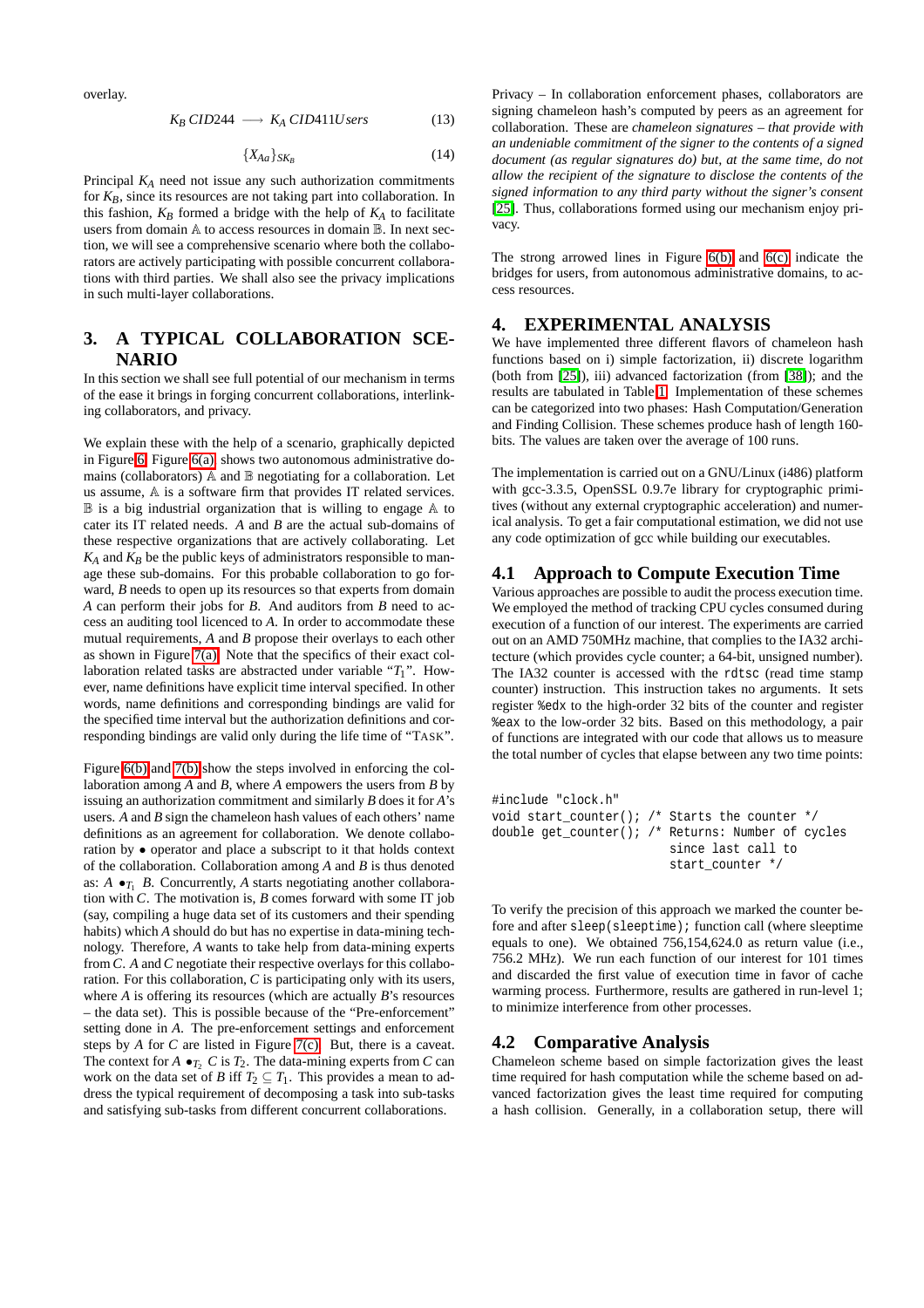<span id="page-7-1"></span>

9(a) *A* and *B* proposing their collaboration specific overlays



9(b) *A* and *B* form collaboration for task *T*1, concurrently *A* negotiates another collaboration with *C*

<span id="page-7-2"></span>

<span id="page-7-3"></span>9(c) *A* and *C* form collaboration for task *T*2, building a uni-directional bridge for *C*'s users to reach *A*'s resources

<span id="page-7-0"></span>

| $CH_K(.,.)$ Schemes    | <b>Simple Factorization</b> |           | <b>Discrete Logarithm</b> |           | <b>Advanced Factorization</b> |           |
|------------------------|-----------------------------|-----------|---------------------------|-----------|-------------------------------|-----------|
|                        | Finding<br>Hash             |           | Hash                      | Finding   | Hash                          | Finding   |
|                        | Computation                 | Collision | Computation               | Collision | Computation                   | Collision |
| <b>Time</b> (in $ms$ ) | 14.375                      | 46.503    | 140.881                   | 0.887     | 56.139                        | 0.720     |

<span id="page-7-4"></span>**Table 1: Flavors of chameleon hash functions and their computational costs**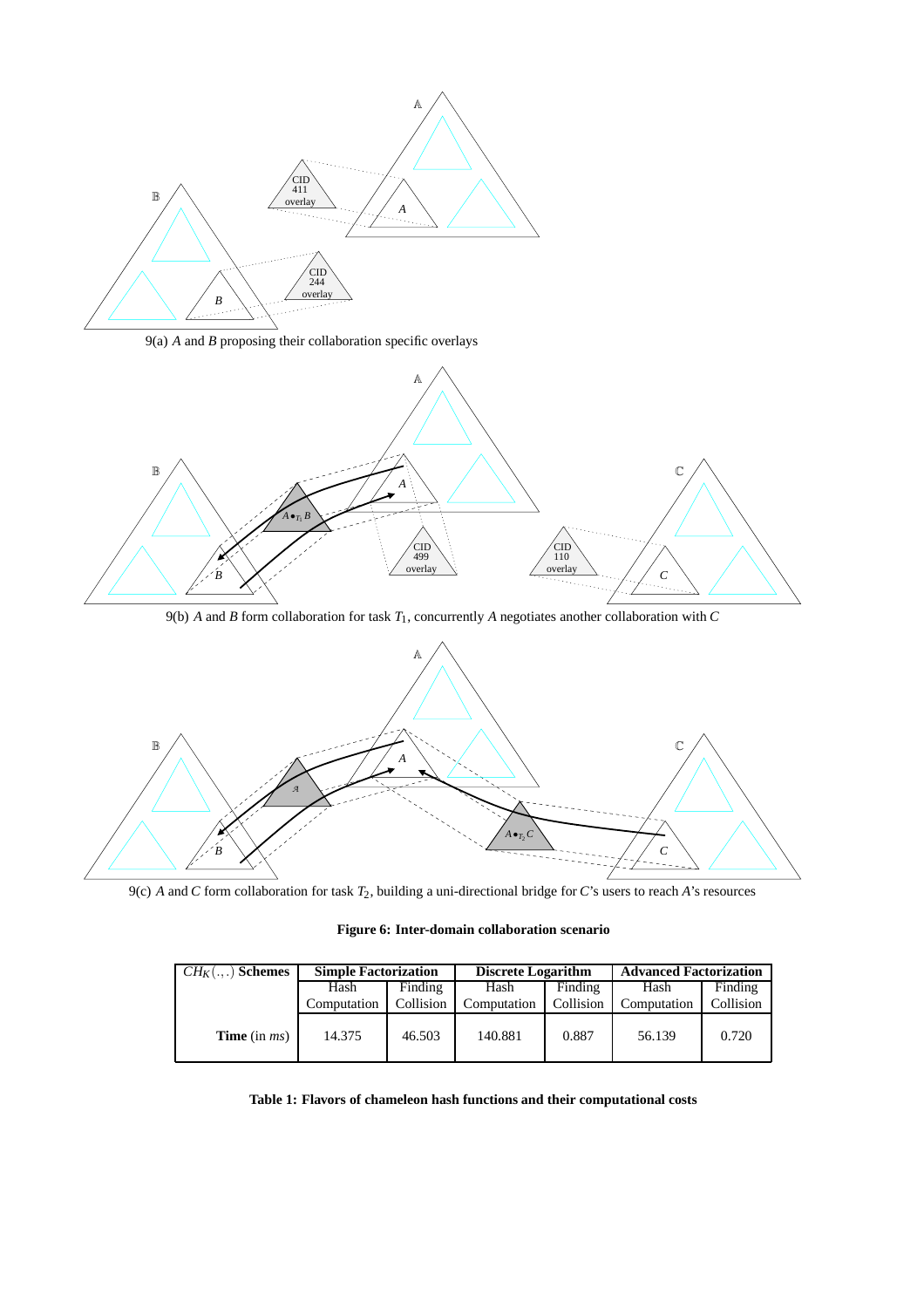<span id="page-8-0"></span>

9(a) Internals of overlays from *A* and *B*

<span id="page-8-1"></span>

| <b>Enforcement by A for B:</b>                                                                                                                                                  | <b>Enforcement</b> by $B$ for $A$ :                                                                                         |
|---------------------------------------------------------------------------------------------------------------------------------------------------------------------------------|-----------------------------------------------------------------------------------------------------------------------------|
| $K_A$ CID411 $\longrightarrow$ $K_B$ CID244U sers<br>and,<br>$\{X_{Bp}\}_{SK_A}$                                                                                                | $K_R$ CID244 $\longrightarrow K_A$ CID411U sers<br>and,<br>${X_{Aa}}_{SK_B}$                                                |
| <b>Overlay from A:</b>                                                                                                                                                          | Overlay from $C$ :                                                                                                          |
|                                                                                                                                                                                 | $K_C, M_{Ca}, R_{Ca}, X_{Ca} >$ , where                                                                                     |
| No name definitions,<br>Users are not participating.                                                                                                                            | $M_{Ca} :=$ Name := $K_C \, CID110Users$<br>Validity := not-before "2006-09-01_00:00:00"<br>not-after "2007-08-31_23:59:59" |
| $K_A, M_{A_C}, R_{A_C}, X_{A_C}$ , where                                                                                                                                        |                                                                                                                             |
| $M_{Ac} := \frac{\text{Name}}{\text{DTDMS}} = \frac{K_A \text{CID499}}{K_A \text{CID499}}$<br>PERMS := PRMS (ROLE.DBA) - PRMS.Update<br>Validity := TRUE (TASK.T <sub>2</sub> ) | No authorization definitions,<br>Resources are not participating.                                                           |

9(b) Steps involved in enforcing collaboration between *A* and *B*, Overlays from *A* and *C*

#### <span id="page-8-2"></span>**Pre-enforcement setting by** *A***:**

 $K_{U_3}$  *TeamDBA*  $\longrightarrow$  *K<sub>A</sub> CID*499

**Enforcement by** *A* **for** *C***:**

 $K_A$  *CID*499  $\longrightarrow$   $K_C$  *CID*110*Users* and,  ${X_{Ca}}_{SK_A}$ 

9(c) Pre-enforcement setting done by *A* and steps involved in enforcing collaboration between *A* and *C*

**Figure 7: Inter-domain collaboration scenario**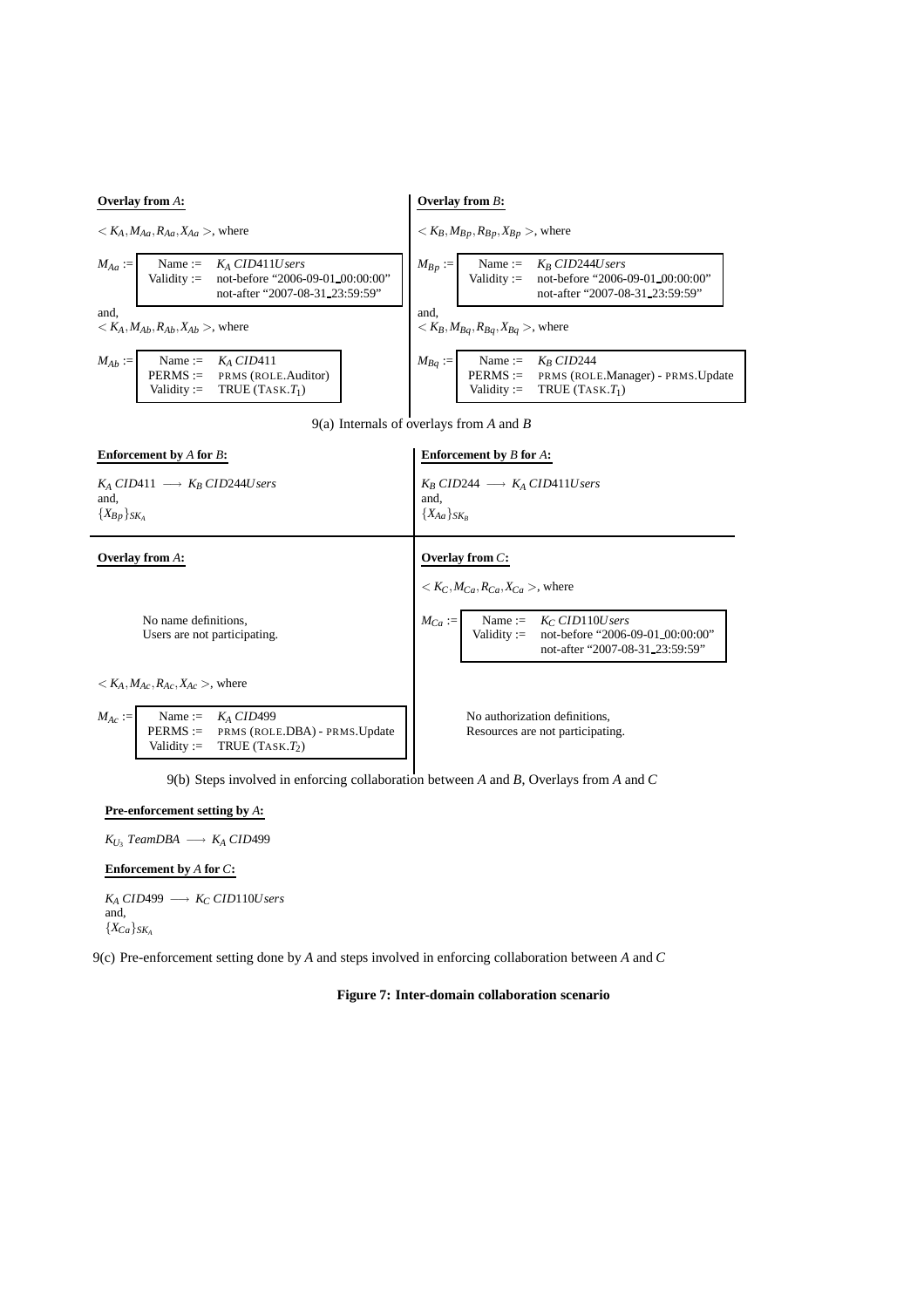be relatively small number of name and authorization definitions (hash computations) than the number of corresponding commitments (hash collisions) for these definitions. But the proof verification process involves hash computations, in order to verify the authenticity of commitments used in proofs, and takes the overall number of hash computations performed during the span of collaboration above the number of hash collisions performed by collaborators together. An exception to this generalization happens while the inter-domain interaction among collaborators is little and their intra-domain user assignments are frequent. Therefore, loosely speaking, collaborations can be categorized in three types – the two mentioned above and the third in which only one peer is actively participating. Again under this third category, there can be sub-categories similar to the two former types mentioned above. This categorization of collaborations makes sense while choosing the chameleon hash scheme. Collaborations in which the collective hash computations by collaborators are much higher than their relative commitments, the scheme based on simple factorization is suitable. On the other hand where the collective number of commitments is very high than the collective number of chameleon hashes, the scheme based on advanced factorization is suitable. It is interesting to know that the choice of chameleon scheme for collaboration itself is a negotiation aspect among collaborators as it decides the overall computational cost in their individual domains. This is very useful if one of the administrative domain is computationally constrained, for example an environment consisting sensors (or imagine futuristic personal area networks of electronic gadgets), where computationally powerful collaborator agrees for a scheme in which its overall computational costs are higher than its peer domain.

We hope that the importance, and capability of chameleon schemes will bring forward more efficient implementations to existence. Our implementations are available at [\[5\]](#page-10-12).

### **4.3 Advantages of our mechanism**

- 1. Our mechanism to define names, authorizations and binding entities to them allows collaborating partners to arrange their respective collaboration specific entities in a manageable and understandable form. This abstraction of collaborating entities from rest of the underlying access control setup keeps the modifications in pre-collaboration setup to the least possible – only new rules for visiting users from collaborating domain are need to be integrated in host domain's resource ACLs. Upon completion of collaboration, the rules in ACLs shall lapse and pre-collaboration functionality will be automatically restored.
- 2. The fact that the commitment-hash-message and commitmentmessage are text strings, allows us a free hand at their internal composition as per requirements. One can also utilize this fact to incorporate the XACML/SAML structure to compose these messages. The resulting definitions/assertions using such enriched pre-image messages are very useful in realizing complex policies.
- 3. Apart from standard signatures, sanitizable signatures [\[3\]](#page-10-13) and undeniable signatures with full convertibility are also readily available, courtesy chameleon hash functions. The use of chameleon signatures, which is an efficient type of non-interactive undeniable signatures, as an agreement for collaboration gives a unique privacy property to collaborations formed using our mechanism.
- 4. Having the requirement of just an asymmetric key pair, our mechanism addresses heterogeneity of collaborators in terms of their underlying access control models, type of PKIs they use, and also their computational capabilities.
- 5. Keeping aside the usefulness of our naming mechanism for collaboration purpose, the mechanism is even useful in stand alone access control setups. For example, i) to design new security ordering on top of the existing one, ii) to handle requirements that are contradictory/exceptional in underlying access control model – to define private roles, over-riding hierarchy in RBAC [\[31,](#page-11-8) [44\]](#page-11-21).

## <span id="page-9-0"></span>**5. RELATED WORK**

RBAC [\[35\]](#page-11-22) (Role-based access control) was introduced in 1996 as a solution to the shortcomings of MAC [\[6\]](#page-10-4) (mandatory access control) and DAC (discretionary access control) [\[26\]](#page-11-6) frameworks. RBAC [\[18\]](#page-11-7) became a de facto standard in large organizations with a large number of users and resources to be managed. RBAC provided a systematic way to organize users and resources. It does so by mapping users to organizational roles and permissions over resources to the set of organizational roles [\[18\]](#page-11-7). Subsequently, the trend of globalization and interdependence of large organizations necessitated introduction of a family of frameworks [\[41,](#page-11-0) [42,](#page-11-1) [14\]](#page-10-0) on top of the RBAC framework.

The first of these three models – TMAC [\[41\]](#page-11-0) (team based access control) introduced the notion of "team" to refer to a group of collaborating users acting in various roles and provided a way to as-sign permissions to the "team". TBAC [\[42\]](#page-11-1) (task based access control) was introduced to synchronize access permissions with ongoing tasks and workflow instances spanning across organizations. CBAC [\[14\]](#page-10-0) (coalition based access control) was introduced to capture the notion of "coalition" of organizations working for common task. There were also similarly motivated works [\[4,](#page-10-14) [23\]](#page-11-23) on these lines, independent of RBAC framework.

The access control decisions in the RBAC family frameworks (i.e., TMAC, TBAC, CBAC) are based on set membership queries, as discussed in Section [1.](#page-0-0) That is, when these models try to address collaborations in a distributed environment they need to rely on a mechanism that communicates internal state of collaborating domains to all collaborators or a mediator if the collaborations are mediator facilitated. This essentially turns the whole environment into an on-line environment. These models facilitate collaboration across domains that have RBAC as their underlying access control model.

Interoperability of access control frameworks becomes a hindrance when domains with heterogeneous access control frameworks need to collaborate. Bonatti, Sapino and Subrahmanian [\[10\]](#page-10-1) points out that even with frameworks of same type the collaborators may not use the same security orderings. Furthermore, collaborative environments also need a mechanism to authenticate and authorize requests originating from collaborating domain. SAML/XACML [\[37,](#page-11-24) [17\]](#page-11-25) (Security Assertion Markup Language/eXtensible Access Control Markup Language) is a methodology to perform and convey inter-domain authentication and authorization. The naming scheme is canonical and the setup is on-line in nature. Also, to ascertain the properties like authenticity of assertions and their nonrepudiation needs integration of a PKI. In [\[30\]](#page-11-26) other shortcomings of XACML are discussed. X-RBAC [\[22\]](#page-11-13) gives a XML-based specification language for multi-domain environments' policy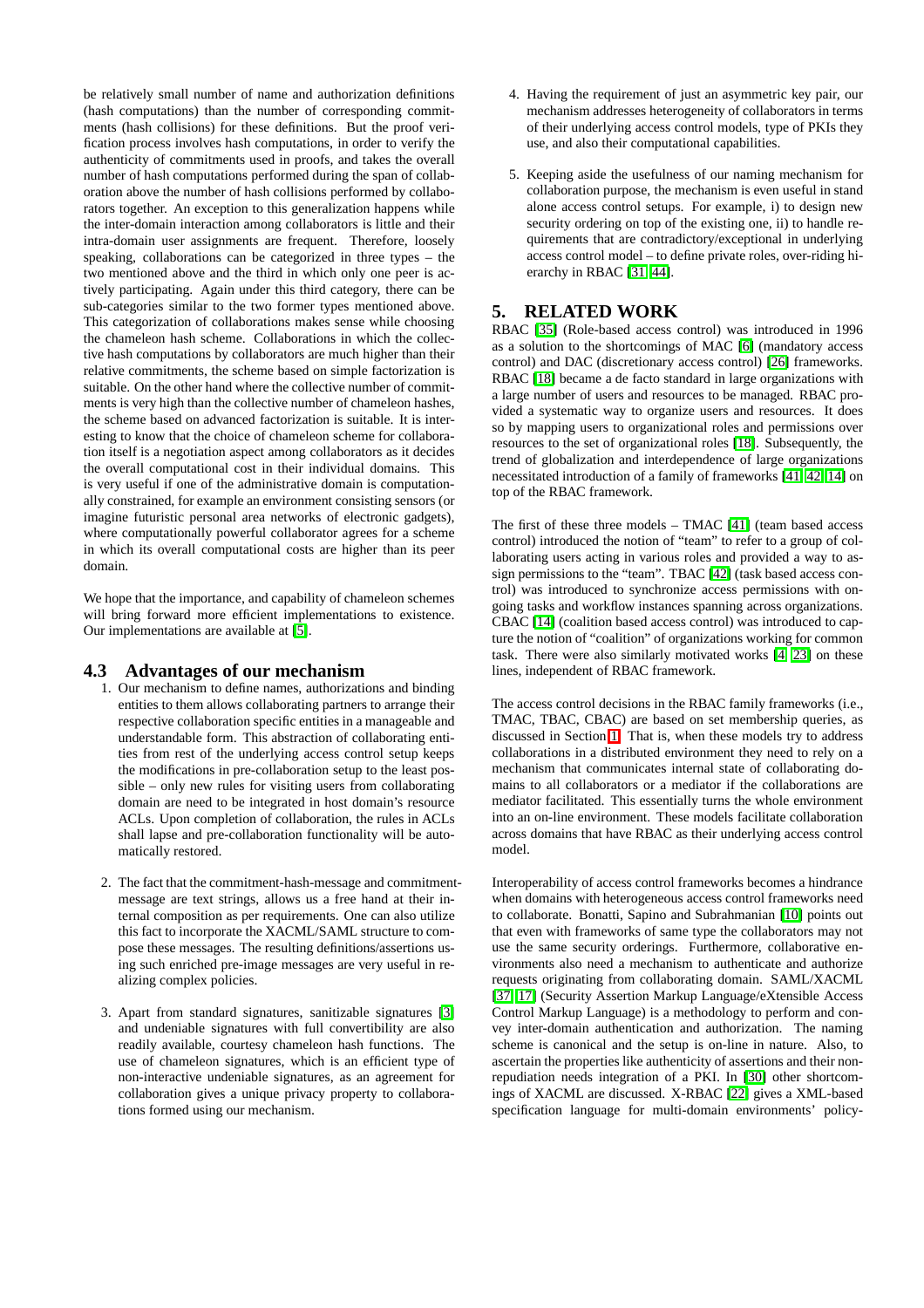specification needs. X-GTRBAC [\[7\]](#page-10-15) is a XML-based administration model for multi-domain environment that aims at enabling administration of RBAC policies in the presence of constraints with support for conflict resolution.

The reliance on a PKI is compelling in a collaborative environment formed of independent autonomous administrative domains, since the inter-domain communications also require non-repudiation. Acknowledging this real need for realizing multi-domain collaborations, several innovative approaches [\[29,](#page-11-11) [11,](#page-10-2) [43,](#page-11-4) [39,](#page-11-10) [21,](#page-11-12) [15,](#page-10-3) [9,](#page-10-8) [28\]](#page-11-15) have been proposed. These proposals are based on X.509 type of PKI. X.509 is a centralized PKI and intended for identification [\[16\]](#page-10-16). Therefore schemes based on X.509 type of PKI use digital certificates and its extensions to securely authenticate users in distributed environment and then take authorization decisions. SPKI/SDSI [\[13\]](#page-10-9) was proposed to address the shortcomings of traditional X.509 type of PKI. SPKI/SDSI uses two different certificates – name and authorization certificates. Authorization certificates are introduced to communicate authorizations in distributed environment securely. However, X.509 is the most widely deployed and used PKI in real world.

SPKI/SDSI is a very flexible and expressive framework for achieving authentication and authorization in a distributed environment. An overlay mechanism similar to ours proposed in this paper can also be achieved using SPKI/SDSI except the feature of privacy to collaborators. SPKI/SDSI also has a tag() field in its authorization certificates (equivalent to the freedom of composing chameleonhash-message and commitment-message under our mechanism) where developers can introduce constructs as per their requirements.

## <span id="page-10-10"></span>**6. CONCLUSION**

We have introduced a name and an authorization definition scheme based on chameleon hash functions. We have shown how to interlink names and utilize this facility to form overlays for collaboration. With a comprehensive scenario we have explained how collaborators build bridges to accommodate each others' users and resources. We have also seen how the context of a collaboration is captured and its relation to other concurrent collaborations of collaborators. The use of chameleon signatures as a collaboration agreement provides privacy to the collaborators. Overlays provide an ease of understanding and manageability to administrators in charge of setups. Overlays also reorganize heterogeneous collaborating setups into new security orderings that are acceptable to collaborators. We also have made a case through our implementation results for computational heterogeneity among collaborators, whereby choosing an appropriate scheme the computational load can be shifted to a peer collaborator.

The facility of name interlinking and reliance of collaborators on each others name bindings, like SPKI/SDSI, leads towards a flexible and expressive trust management system with additional benefits of privacy. Usefulness of our mechanism for realizing *incomplete contracts* is worth investigating. Incomplete contracts is a practical way of signing contracts (most of real world contracts fall under this category) where all the minor details of obligations are not enlisted or cannot be explicitly specified. The property of having a fixed hash value (say, of a contract document) and then finding collisions for this hash value while keeping the signature over the fixed hash value intact, is complementary for realizing incomplete contracts.

## <span id="page-10-5"></span>**7. REFERENCES**

- [1] M. Abadi, M. Burrows, B. Lampson, and G. Plotkin. A calculus for access control in distributed systems. *ACM Trans. Program. Lang. Syst.*, 15(4):706–734, 1993.
- <span id="page-10-6"></span>[2] X. Ao and N. H. Minsky. Flexible regulation of distributed coalitions. In *ESORICS '03, 8th European Symposium on Research in Computer Security*, volume 2808 of *Lecture Notes in Computer Science*, pages 39–60. Springer, 2003.
- <span id="page-10-13"></span>[3] G. Ateniese, D. H. Chou, B. de Medeiros, and G. Tsudik. Sanitizable signatures. In *ESORICS '05: Proceedings of the 10th European Symposium on Research in Computer Security*, volume LNCS (3679), pages 159–177. Springer-Verlag, 2005.
- <span id="page-10-14"></span>[4] V. Atluri and W.-K. Huang. An authorization model for workflows. In *ESORICS '96: Proceedings of the 4th European Symposium on Research in Computer Security*, volume LNCS (1146), pages 44–64. Springer-Verlag, 1996.
- <span id="page-10-12"></span>[5] M. authors. Implementation code (Blinded, as per submission instructions), 2005. http://.
- <span id="page-10-4"></span>[6] D. Bell and L. Lapadula. Secure computer systems: Mathematical foundations and model. Technical Report M74-244, Mitre Corp, Bedford, Mass, 1975.
- <span id="page-10-15"></span>[7] R. Bhatti, B. Shafiq, E. Bertino, A. Ghafoor, and J. B. D. Joshi. X-GTRBAC admin: A decentralized administration model for enterprise-wide access control. *ACM Transactions on Information and System Security (TISSEC)*, 8(4):388–423, 2005.
- <span id="page-10-7"></span>[8] C. Bidan and V. Issarny. Dealing with multi-policy security in large open distributed systems. In *ESORICS '98: Proceedings of the 5th European Symposium on Research in Computer Security*, pages 51–66. Springer-Verlag, 1998. Lecture Notes In Computer Science; Vol. 1485.
- <span id="page-10-8"></span>[9] M. Blaze, J. Feigenbaum, J. Ioannidis, and A. Keromytis. The KeyNote Trust-Management System Version 2. RFC 2704, Internet Engineering Task Force, 1999.
- <span id="page-10-1"></span>[10] P. A. Bonatti, M. L. Sapino, and V. S. Subrahmanian. Merging heterogenous security orderings. *Journal of Computer Security*, 5(1):3–29, 1997.
- <span id="page-10-2"></span>[11] D. W. Chadwick and A. Otenko. The permis x.509 role based privilege management infrastructure. In *SACMAT '02: Proceedings of the seventh ACM symposium on Access control models and technologies*, pages 135–140. ACM Press, 2002.
- <span id="page-10-11"></span>[12] X. Chen, F. Zhang, and K. Kim. Chameleon hashing without key exposure. In *ISC '04: Information Security, 7th International Conference*, volume LNCS (3225), pages 87–98. Springer-Verlag, 2004.
- <span id="page-10-9"></span>[13] D. Clarke, J.-E. Elien, C. Ellison, M. Fredette, A. Morcos, and R. Rivest. Certificate chain discovery in SPKI/SDSI. *Journal of Computer Security*, 9(4):285–322, 2001.
- <span id="page-10-0"></span>[14] E. Cohen, R. K. Thomas, W. Winsborough, and D. Shands. Models for coalition-based access control (CBAC). In *SACMAT '02: Proceedings of the seventh ACM symposium on Access control models and technologies*, pages 97–106. ACM Press, 2002.
- <span id="page-10-3"></span>[15] G. Denker, J. Millen, and Y. Miyake. Cross-domain access control via PKI. In *POLICY '02: Proceedings of the 3rd International Workshop on Policies for Distributed Systems and Networks*, page 202. IEEE Computer Society, 2002.
- <span id="page-10-16"></span>[16] C. Ellison. Improvements on conventional PKI wisdom. In *First annual PKI Research Workshop*, 2002. http://www.cs.dartmouth.edu/ pki02/Ellison/paper.pdf.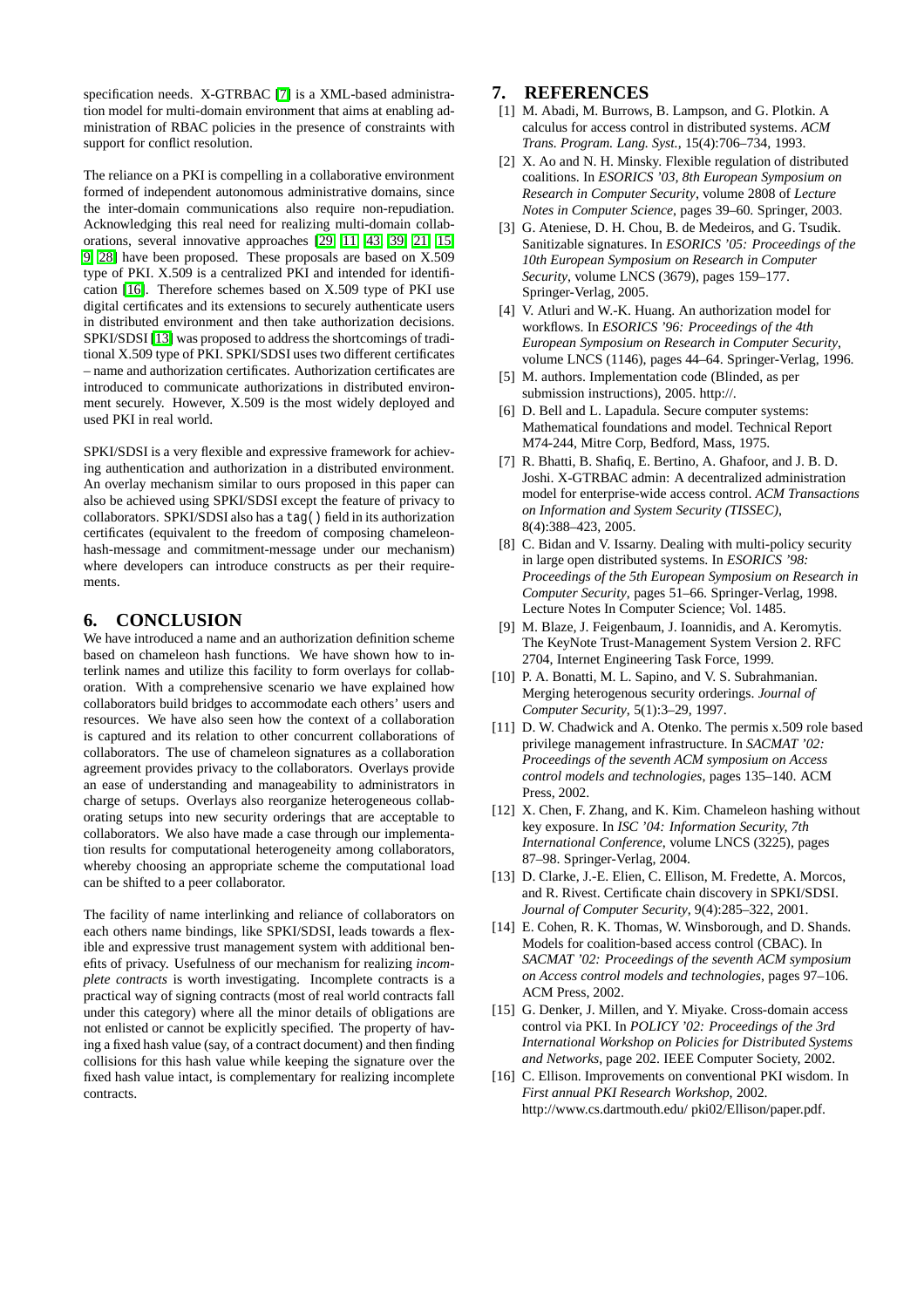- <span id="page-11-25"></span>[17] eXtensible Access Control Markup Language (XACML 2.0). OASIS Standard,
	- http://www.oasis-open.org/committees/xacml/, 2005.
- <span id="page-11-7"></span>[18] D. F. Ferraiolo, R. S. Sandhu, S. I. Gavrila, D. R. Kuhn, and R. Chandramouli. Proposed NIST standard for role-based access control. *ACM Transactions on Information and System Security*, 4(3):224–274, 2001.
- <span id="page-11-5"></span>[19] M. A. Harrison, W. L. Ruzzo, and J. D. Ullman. Protection in operating systems. *Commun. ACM*, 19(8):461–471, 1976.
- <span id="page-11-2"></span>[20] A. Herzberg, Y. Mass, J. Michaeli, Y. Ravid, and D. Naor. Access control meets public key infrastructure, or: Assigning roles to strangers. In *S&P '00: Proceedings of the IEEE Symposium on Security and Privacy*, pages 2–14. IEEE Computer Society, 2000.
- <span id="page-11-12"></span>[21] D. Jonscher and K. R. Dittrich. Argos – configurable access control system for interoperable environments. In *Proceedings of the ninth annual IFIP TC11 WG11.3 working conference on Database security IX : status and prospects*, pages 43–60, London, UK, UK, 1996. Chapman & Hall, Ltd.
- <span id="page-11-13"></span>[22] J. B. D. Joshi, R. Bhatti, E. Bertino, and A. Ghafoor. Access-control language for multidomain environments. *IEEE Internet Computing*, 8(6):40–50, 2004.
- <span id="page-11-23"></span>[23] M. H. Kang, J. S. Park, and J. N. Froscher. Access control mechanisms for inter-organizational workflow. In *SACMAT '01: Proceedings of the sixth ACM symposium on Access control models and technologies*, pages 66–74. ACM Press, 2001.
- <span id="page-11-3"></span>[24] H. Khurana, V. Gligor, and J. Linn. Reasoning about joint administration of access policies for coalition resources. In *ICDCS '02: Proceedings of the 22 nd International Conference on Distributed Computing Systems (ICDCS'02)*, page 429. IEEE Computer Society, 2002.
- <span id="page-11-16"></span>[25] H. Krawczyk and T. Rabin. Chameleon hashing and signatures. In *NDSS '00: Proceedings of the ISOC Symposium on Network and Distributed System Security*, pages 143–154, 2000.
- <span id="page-11-6"></span>[26] B. W. Lampson. Protection. *ACM SIGOPS Operating Systems Review*, 8(1):18–24, 1974.
- <span id="page-11-17"></span>[27] N. Li. Local names in SPKI/SDSI. In *CSFW '00: Proceedings of The 13th Computer Security Foundations Workshop*, pages 2–15. IEEE Computer Society Press, 2000.
- <span id="page-11-15"></span>[28] N. Li, J. C. Mitchell, and W. H. Winsborough. Design of a role-based trust-management framework. In *SP '02: Proceedings of the 2002 IEEE Symposium on Security and Privacy*, pages 114–130. IEEE Computer Society, 2002.
- <span id="page-11-11"></span>[29] J. Linn and M. Nyström. Attribute certification: an enabling technology for delegation and role-based controls in distributed environments. In *RBAC '99: Proceedings of the fourth ACM workshop on Role-based access control*, pages 121–130. ACM Press, 1999.
- <span id="page-11-26"></span>[30] P. Mazzoleni, E. Bertino, B. Crispo, and S. Sivasubramanian. XACML policy integration algorithms: not to be confused with XACML policy combination algorithms! In *SACMAT '06: Proceedings of the eleventh ACM symposium on Access control models and technologies*, pages 219–227. ACM Press, 2006.
- <span id="page-11-8"></span>[31] J. D. Moffett. Control principles and role hierarchies. In *RBAC '98: Proceedings of the third ACM workshop on Role-based access control*, pages 63–69. ACM Press, 1998.
- <span id="page-11-18"></span>[32] NIST. Secure Hash Standard (SHS). *Federal Information Processing Standards Publication 180-1*, April 1995.
- <span id="page-11-14"></span>[33] V. Patil and R. K. Shyamasundar. Towards a flexible access control mechanism for e-transactions. In *EGCDMAS '04: International Workshop on Electronic Government, and Commerce: Design, Modeling, Analysis and Security*, pages 66–81. INSTICC, 2004.
- <span id="page-11-9"></span>[34] R. Sandhu. Role activation hierarchies. In *RBAC '98: Proceedings of the third ACM workshop on Role-based access control*, pages 33–40. ACM Press, 1998.
- <span id="page-11-22"></span>[35] R. S. Sandhu, E. J. Covne, H. L. Feinstein, and C. E. Youman. Role-based access control models. *IEEE Computer*, 29(2):38–47, 1996.
- <span id="page-11-19"></span>[36] B. Schneier. *Applied Cryptography, Second Ed.* John Wiley and Sons, 1996.
- <span id="page-11-24"></span>[37] Security Assertion Markup Language (SAML V2.0). OASIS Standard, http://www.oasis-open.org/committees/security/, 2005.
- <span id="page-11-20"></span>[38] A. Shamir and Y. Tauman. Improved online/offline signature schemes. *CRYPTO '01: Proceedings of the 21st Annual International Cryptology Conference on Advances in Cryptology*, Springer-Verlag, LNCS(2139):355–367, 2001.
- <span id="page-11-10"></span>[39] D. Shands, R. Yee, J. Jacobs, and E. J. Sebes. Secure virtual enclaves: Supporting coalition use of distributed application technologies. *ACM Trans. Inf. Syst. Secur.*, 4(2):103–133, 2001.
- <span id="page-11-27"></span>[40] M. Shehab, E. Bertino, and A. Ghafoor. Secure collaboration in mediator-free environments. In *CCS '05: Proceedings of the 12th ACM conference on Computer and communications security*, pages 58–67. ACM Press, 2005.
- <span id="page-11-0"></span>[41] R. K. Thomas. Team-based access control (TMAC): a primitive for applying role-based access controls in collaborative environments. In *RBAC '97: Proceedings of the second ACM workshop on Role-based access control*, pages 13–19. ACM Press, 1997.
- <span id="page-11-1"></span>[42] R. K. Thomas and R. S. Sandhu. Task-based authorization controls (TBAC): A family of models for active and enterprise-oriented autorization management. In *Proceedings of the IFIP TC11 WG11.3 Eleventh International Conference on Database Securty XI*, pages 166–181, 1998.
- <span id="page-11-4"></span>[43] M. Thompson, W. Johnston, S. Mudumbai, G. Hoo, K. Jackson, and A. Essiari. Certificate-based access control for widely distributed resources. In *"SEC '99: Proceedings of the 8th USENIX Security Symposium"*, pages 215–228. USENIX, 1999.
- <span id="page-11-21"></span>[44] X. Zhang, S. Oh, and R. Sandhu. PBDM: a flexible delegation model in RBAC. In *SACMAT '03: Proceedings of the eighth ACM symposium on Access control models and technologies*, pages 149–157. ACM Press, 2003.